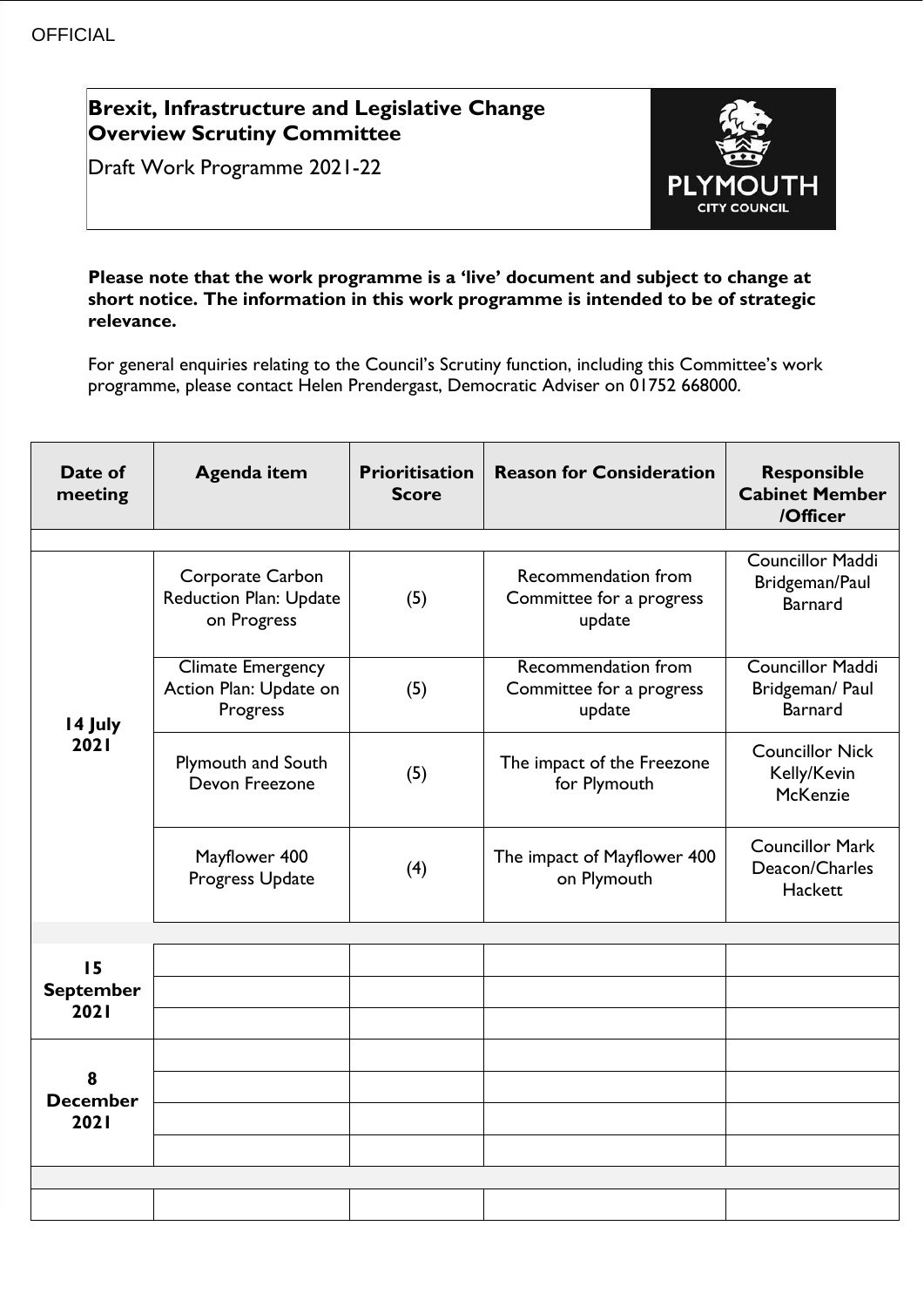| Date of<br>meeting  | Agenda item | <b>Prioritisation</b><br><b>Score</b> | <b>Reason for Consideration</b> | <b>Responsible</b><br><b>Cabinet Member</b><br>/Officer |
|---------------------|-------------|---------------------------------------|---------------------------------|---------------------------------------------------------|
|                     |             |                                       |                                 |                                                         |
| 23 February<br>2022 |             |                                       |                                 |                                                         |
|                     |             |                                       |                                 |                                                         |